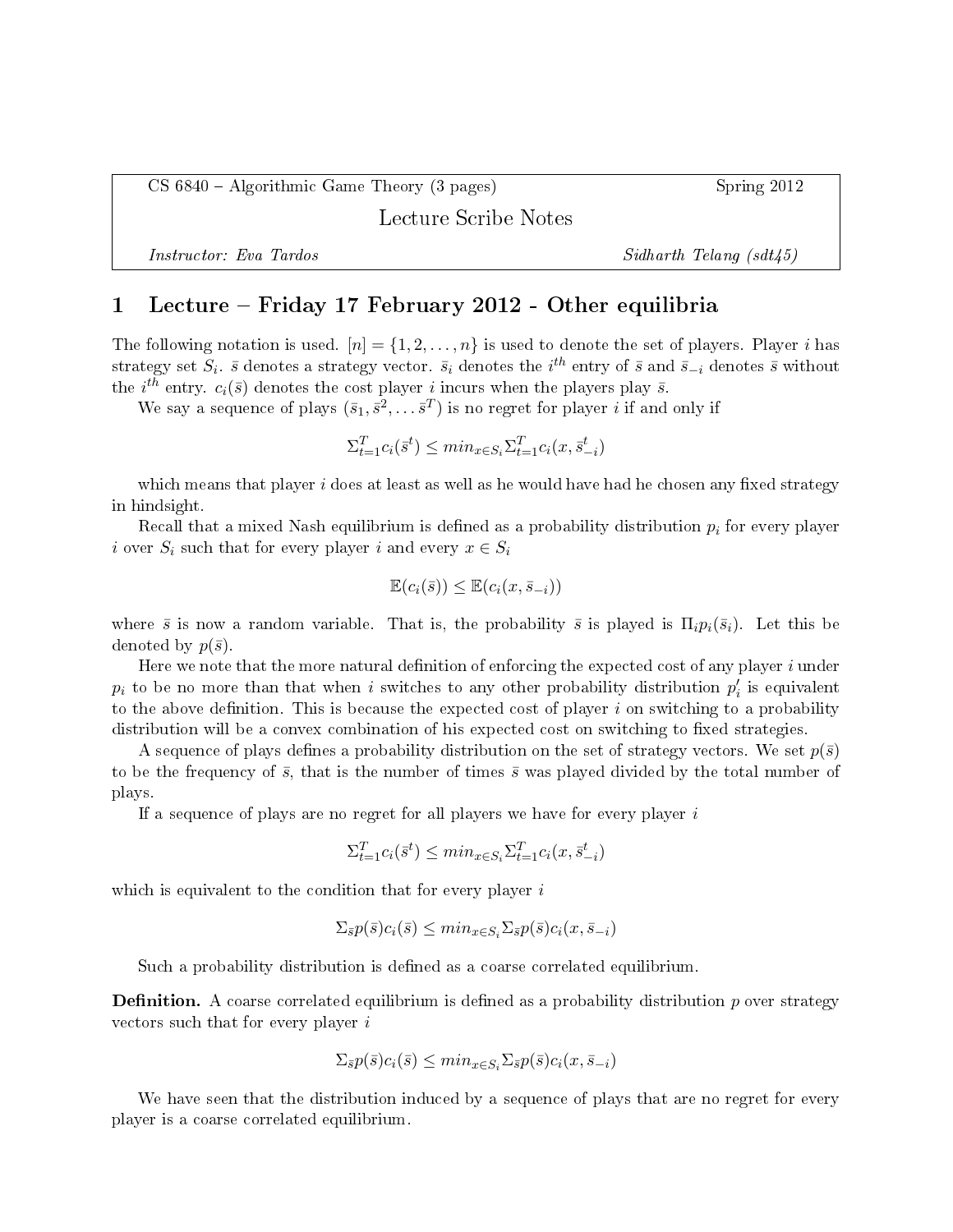It's easy to see that every Nash is a coarse correlated equilibrium. But a coarse correlated equilibrium  $p$  induces a Nash equilibrium if there exists a probability distribution  $p_i$  for every player i such that for every  $\bar{s}$ ,  $p(\bar{s})$  can be expressed as  $\Pi_i p_i(\bar{s}_i)$ .

We look at the example of Rock-paper-scissors to find a coarse correlated equilibrium. The following table describes the payoff where  $(x, y)$  denotes that the payoff to the row player is x and that column player is  $y$ .

|   |         | - 12   |             |  |
|---|---------|--------|-------------|--|
| R | (0,0)   | $-1,1$ | 1, 1        |  |
| Р | $1 - 1$ | (0,0)  |             |  |
| S |         | $-1$   | $0.0^\circ$ |  |
|   |         |        |             |  |

This game admits a unique Nash equilibrium, the mixed Nash of choosing one of the three strategies at random.

A uniform distribution on  $(R, P), (R, S), (P, R), (P, S), (S, R), (S, P)$ , that is, the non-tie strategy vectors, is a coarse correlated equilibrium. We can see that if any player chooses a fixed strategy, his expected payoff will stay the same i.e. 0.

If we change the payoff table to the following

| $(-2,-2)$<br>$1, -1$<br>$-1,1$<br>R<br>р<br>$(-2,-2)$<br>$(-1,1)$<br>(1, 1)<br>S<br>$(-2,-2)$<br>1, 1<br>$-1,1)$ |  |  |
|------------------------------------------------------------------------------------------------------------------|--|--|
|                                                                                                                  |  |  |
|                                                                                                                  |  |  |
|                                                                                                                  |  |  |

then the same is a coarse correlated equilibrium, where the expected payoff per player is 0. Here choosing a fixed strategy will decrease any player's payoff to  $-2/3$ .

This modified game too has a unique Nash which is choosing each strategy uniformly at random, giving each player a negative payoff of  $-2/3$ .

Here we note that in this example the coarse correlated equilibrium is uniform over a set of strategy vectors that form a best response cycle.

We now define a correlated equilibrium.

**Definition.** A correlated equilibrium is defined as a probability distribution  $p$  over strategy vectors such that for every player i, and every strategy  $s_i \in S_i$ 

$$
\Sigma_{\bar{s}}p(\bar{s}|\bar{s}_i=s_i)c_i(\bar{s}) \leq min_{x \in S_i}\Sigma_{\bar{s}}p(\bar{s}|\bar{s}_i=s_i)c_i(x,\bar{s}_{-i})
$$

Intuitively, it means that in such an equilibrium, every player is better off staying in the equilibirum than choose a fixed strategy, when all the other players assume that this player stays in equilibrium. Staying in equilibrium hence can be thought of as following the advice of some coordinator. In other words, when other players assume you follow your advice, you are better o following the advice than deviating from it.

We consider as an example the game of Chicken. Two players play this game, in which each either Dares to move forward or Chickens out. If both Dare, they will crash, if one Dares then he wins and the other loses and if none Dare then no one wins. The payoffs are as follows.

| $(-10,-10)$ | $\left(1,0\right)$ |
|-------------|--------------------|
| $\Omega$    | (0, 0)             |
|             |                    |

This game has three Nash equilibra, two are pure and one is mixed. The pure equilibra are  $(D, C)$  and  $(C, D)$ . The mixed Nash is choosing to Dare(D) with probability large enough to drive